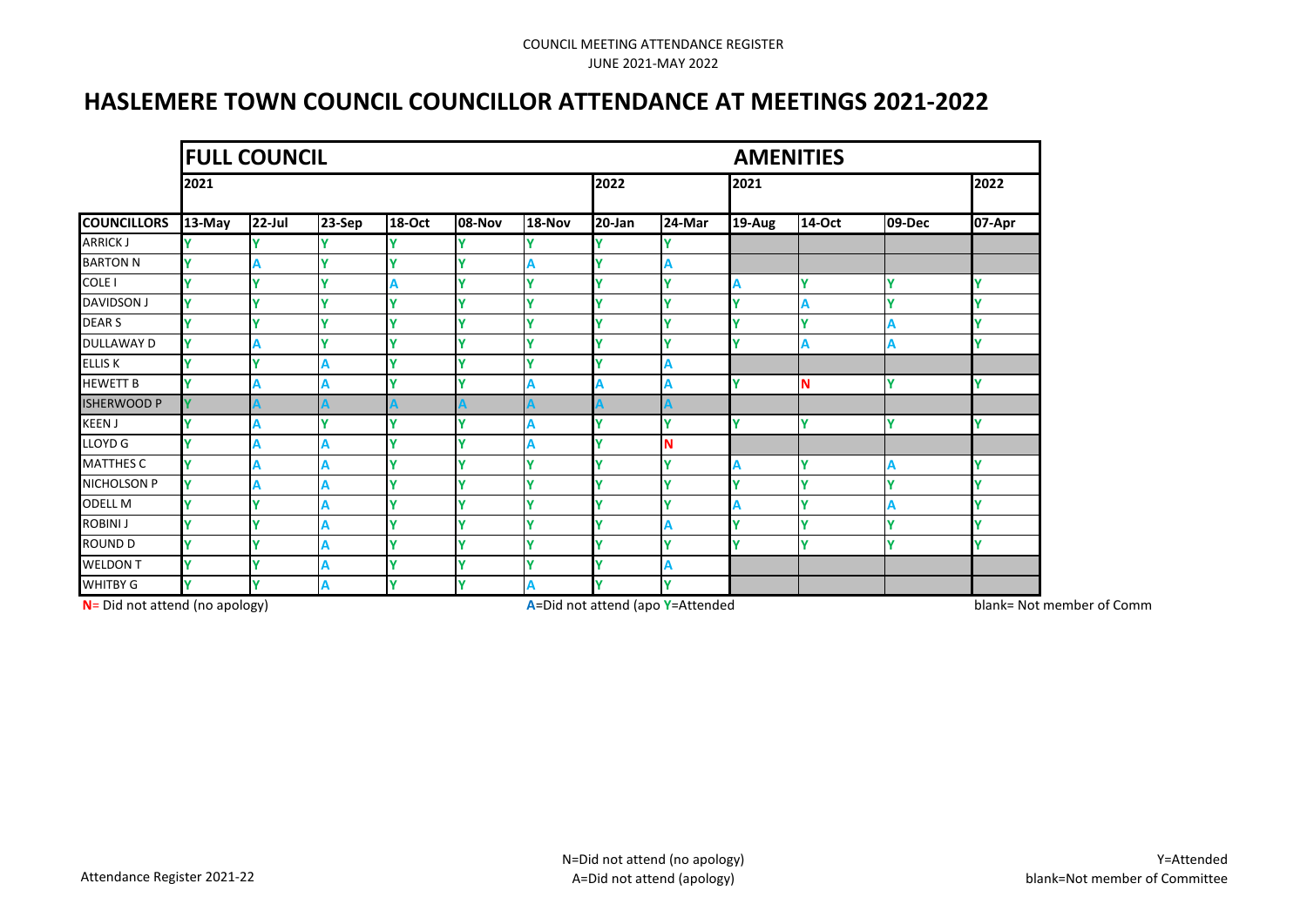|                    | F&G    |        | <b>GRANTS</b> |        |           |        | <b>STAFFING</b> |        |        | <b>CIL</b> |        |        |             |
|--------------------|--------|--------|---------------|--------|-----------|--------|-----------------|--------|--------|------------|--------|--------|-------------|
|                    | 2021   | 2022   | 2021          |        | 2022      |        | 2021            |        | 2022   | 2021       |        | 2022   |             |
| <b>COUNCILLORS</b> | 04-Oct | 07-Feb | $19$ -Jul     | 08-Nov | $10$ -Jan | 14-Mar | 13-Aug          | 03-Dec | 11-Mar | 09-Sep     | 04-Nov | 06-Jan | 03-Mar      |
| <b>ARRICK J</b>    | N      |        |               |        |           |        |                 |        |        |            |        |        |             |
| <b>BARTON N</b>    |        |        |               |        |           |        |                 |        |        |            |        |        |             |
| <b>COLE I</b>      |        |        |               |        |           |        |                 |        |        |            |        |        |             |
| <b>DAVIDSON J</b>  |        |        |               |        |           |        |                 |        |        |            |        |        |             |
| <b>DEARS</b>       |        |        |               |        |           |        |                 |        |        |            |        |        | Y           |
| <b>DULLAWAY D</b>  |        |        |               |        |           |        |                 |        |        |            |        |        | $\mathbf v$ |
| <b>ELLIS K</b>     |        |        |               |        |           |        |                 |        |        |            |        |        |             |
| <b>HEWETT B</b>    | N      |        |               |        |           |        |                 |        |        |            |        |        |             |
| <b>ISHERWOOD P</b> |        |        |               |        |           |        |                 |        |        |            |        |        |             |
| <b>KEEN J</b>      |        |        |               |        |           |        |                 |        |        |            |        |        |             |
| <b>LLOYD G</b>     |        |        |               |        |           |        |                 |        |        |            |        |        |             |
| <b>MATTHES C</b>   |        |        | А             |        |           |        |                 | ۷      |        |            |        |        | v           |
| NICHOLSON P        |        |        |               |        |           |        | v               |        |        |            |        |        |             |
| <b>ODELL M</b>     |        |        |               |        |           |        |                 |        |        |            |        |        |             |
| <b>ROBINI J</b>    |        |        |               |        |           |        |                 |        |        |            |        |        | $\mathbf v$ |
| <b>ROUND D</b>     |        | v      |               | v      |           |        |                 |        |        | v          |        |        | $\mathbf v$ |
| <b>WELDON T</b>    |        |        |               |        |           |        |                 |        |        |            |        |        |             |
| WHITBY G           |        |        |               | ۷      |           |        |                 |        |        |            | v      |        | Y           |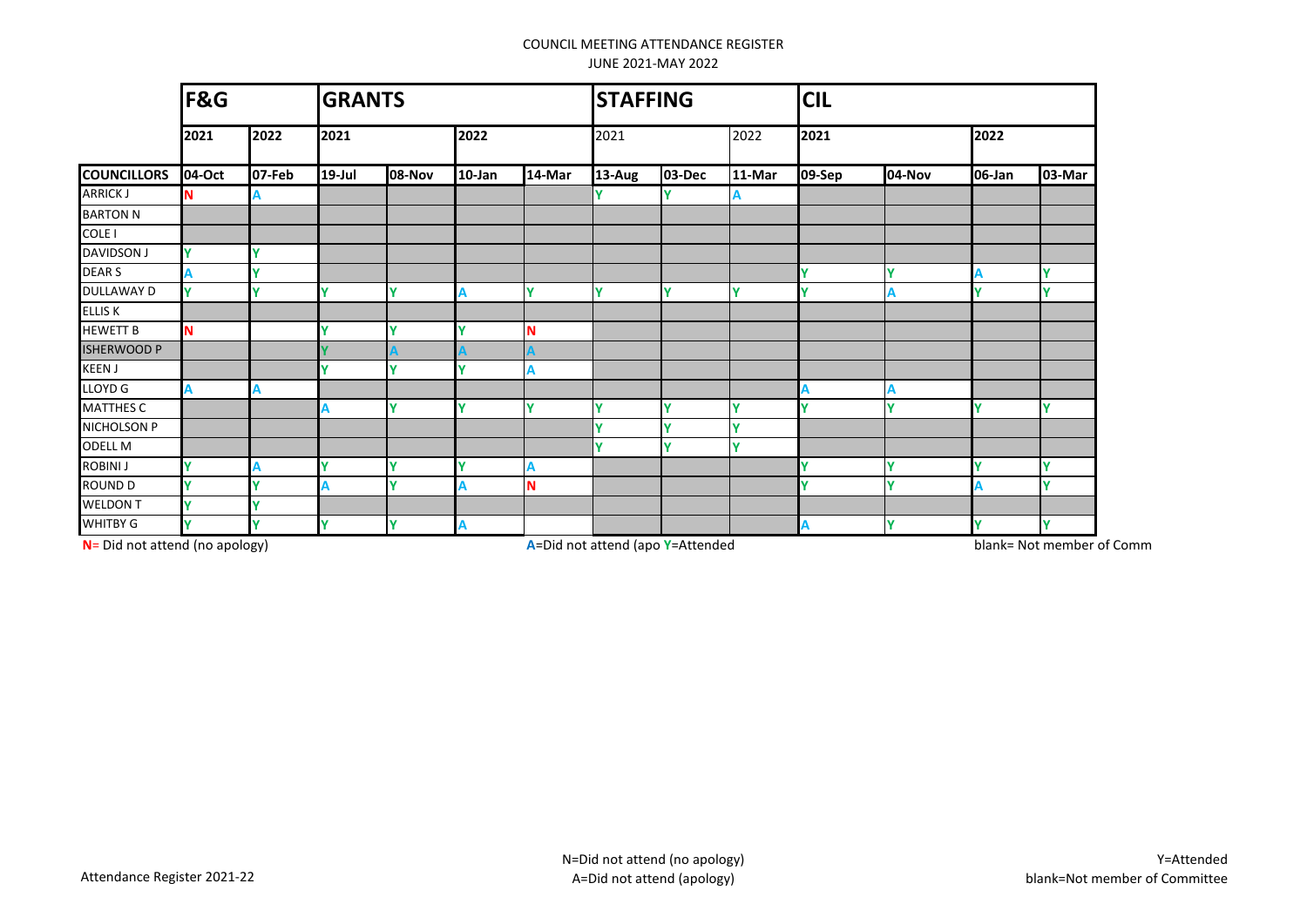|                                   |        | <b>PLANNING</b> |        |        |              |        |                            |        |            |        |                           |        |
|-----------------------------------|--------|-----------------|--------|--------|--------------|--------|----------------------------|--------|------------|--------|---------------------------|--------|
|                                   | 2021   |                 |        |        |              | 2022   |                            |        |            |        | 2021                      | 2022   |
| <b>COUNCILLORS</b>                | 12-Aug | 09-Sep          | 07-Oct | 04-Nov | 02-Dec       | 06-Jan | 03-Feb                     | 03-Mar | 31-Mar     | 28-Apr | 02-Nov                    | 01-Feb |
| <b>ARRICK J</b>                   |        |                 |        |        |              |        |                            |        |            |        |                           |        |
| <b>BARTON N</b>                   |        |                 |        |        |              |        | N                          |        |            |        |                           |        |
| COLE I                            |        |                 |        |        |              |        |                            |        |            |        |                           |        |
| <b>DAVIDSON J</b>                 |        |                 |        |        |              |        |                            |        |            |        |                           |        |
| <b>DEARS</b>                      |        |                 |        |        |              |        |                            |        |            |        |                           |        |
| DULLAWAY D                        |        |                 |        |        |              |        |                            |        |            |        |                           |        |
| <b>ELLIS K</b>                    |        |                 |        |        |              |        |                            |        |            |        |                           | v      |
| <b>HEWETT B</b>                   |        |                 |        |        |              |        |                            |        |            |        |                           |        |
| <b>ISHERWOOD P</b>                |        |                 |        |        |              |        |                            |        |            |        |                           |        |
| <b>KEEN J</b>                     |        |                 |        |        |              |        |                            |        |            |        |                           |        |
| $LLOYD$ <sup>G</sup>              |        |                 |        |        |              |        |                            |        |            |        |                           |        |
| <b>MATTHES C</b>                  |        |                 |        |        |              |        |                            |        |            |        |                           |        |
| NICHOLSON P                       |        |                 |        |        |              |        |                            |        |            |        |                           |        |
| <b>ODELL M</b>                    |        |                 |        |        |              |        |                            |        |            |        |                           |        |
| <b>ROBINI J</b>                   |        |                 |        |        |              |        |                            |        |            |        |                           |        |
| <b>ROUND D</b>                    |        |                 |        |        |              |        |                            |        |            |        |                           |        |
| <b>WELDON T</b>                   | v      |                 |        |        | $\mathbf{v}$ |        |                            |        |            |        |                           |        |
| WHITBY G                          |        |                 |        |        | v            |        |                            |        |            |        |                           | v      |
| $N =$ Did not attend (no apology) |        |                 |        |        |              |        | A=Did not attend (apology) |        | Y=Attended |        | blank= Not member of Comm |        |

 $\Delta$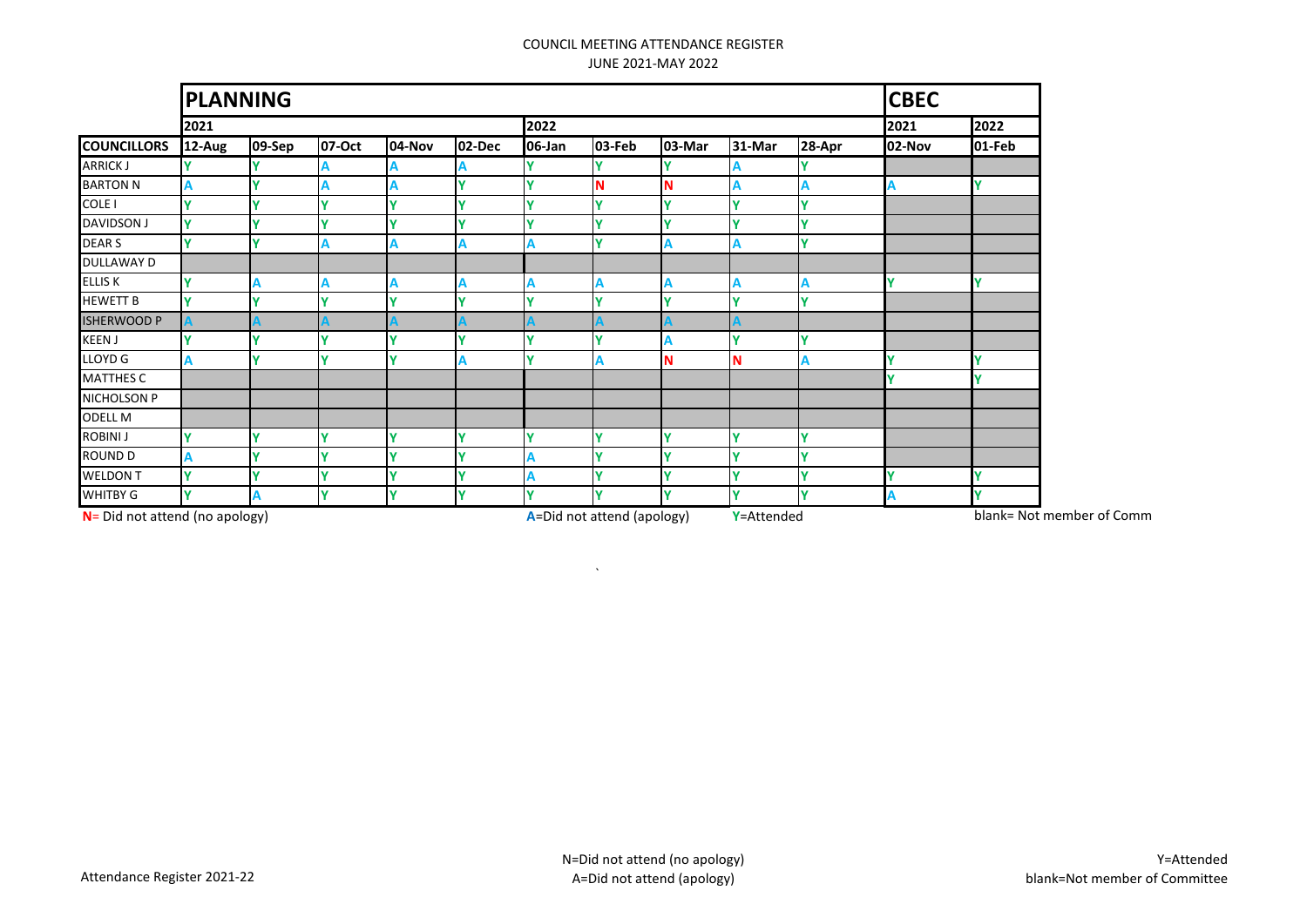| <b>ATTENDANCE STATISTICS (surname)</b> |                              |                 |                      |            |  |  |  |  |  |
|----------------------------------------|------------------------------|-----------------|----------------------|------------|--|--|--|--|--|
| <b>Councillor</b>                      | <b>Expected to</b><br>attend | <b>Attended</b> | <b>Didn't attend</b> | % attended |  |  |  |  |  |
| <b>ARRICK J</b>                        | 23                           | 16              | 7                    | 70         |  |  |  |  |  |
| <b>BARTON N</b>                        | 20                           | 9               | 11                   | 45         |  |  |  |  |  |
| <b>COLE I</b>                          | 22                           | 20              | $\overline{2}$       | 91         |  |  |  |  |  |
| <b>DAVIDSON J</b>                      | 24                           | 23              | 1                    | 96         |  |  |  |  |  |
| <b>DEARS</b>                           | 28                           | 19              | 9                    | 68         |  |  |  |  |  |
| <b>DULLAWAY D</b>                      | 25                           | 20              | 5                    | 80         |  |  |  |  |  |
| <b>ELLIS K</b>                         | 20                           | 9               | 11                   | 45         |  |  |  |  |  |
| <b>HEWETT B</b>                        | 27                           | 19              | 8                    | 70         |  |  |  |  |  |
| <b>KEEN J</b>                          | 26                           | 22              | $\overline{4}$       | 85         |  |  |  |  |  |
| <b>LLOYD G</b>                         | 24                           | 10              | 14                   | 42         |  |  |  |  |  |
| <b>MATTHES C</b>                       | 25                           | 20              | 5                    | 80         |  |  |  |  |  |
| <b>NICHOLSON P</b>                     | 15                           | 13              | $\overline{2}$       | 87         |  |  |  |  |  |
| <b>ODELL M</b>                         | 15                           | 12              | 3                    | 80         |  |  |  |  |  |
| <b>ROBINI J</b>                        | 32                           | 28              | 4                    | 88         |  |  |  |  |  |
| <b>ROUND D</b>                         | 32                           | 25              | 7                    | 78         |  |  |  |  |  |
| <b>WELDON T</b>                        | 22                           | 19              | 3                    | 86         |  |  |  |  |  |
| <b>WHITBY G</b>                        | 29                           | 23              | $6\overline{6}$      | 79         |  |  |  |  |  |

ittee